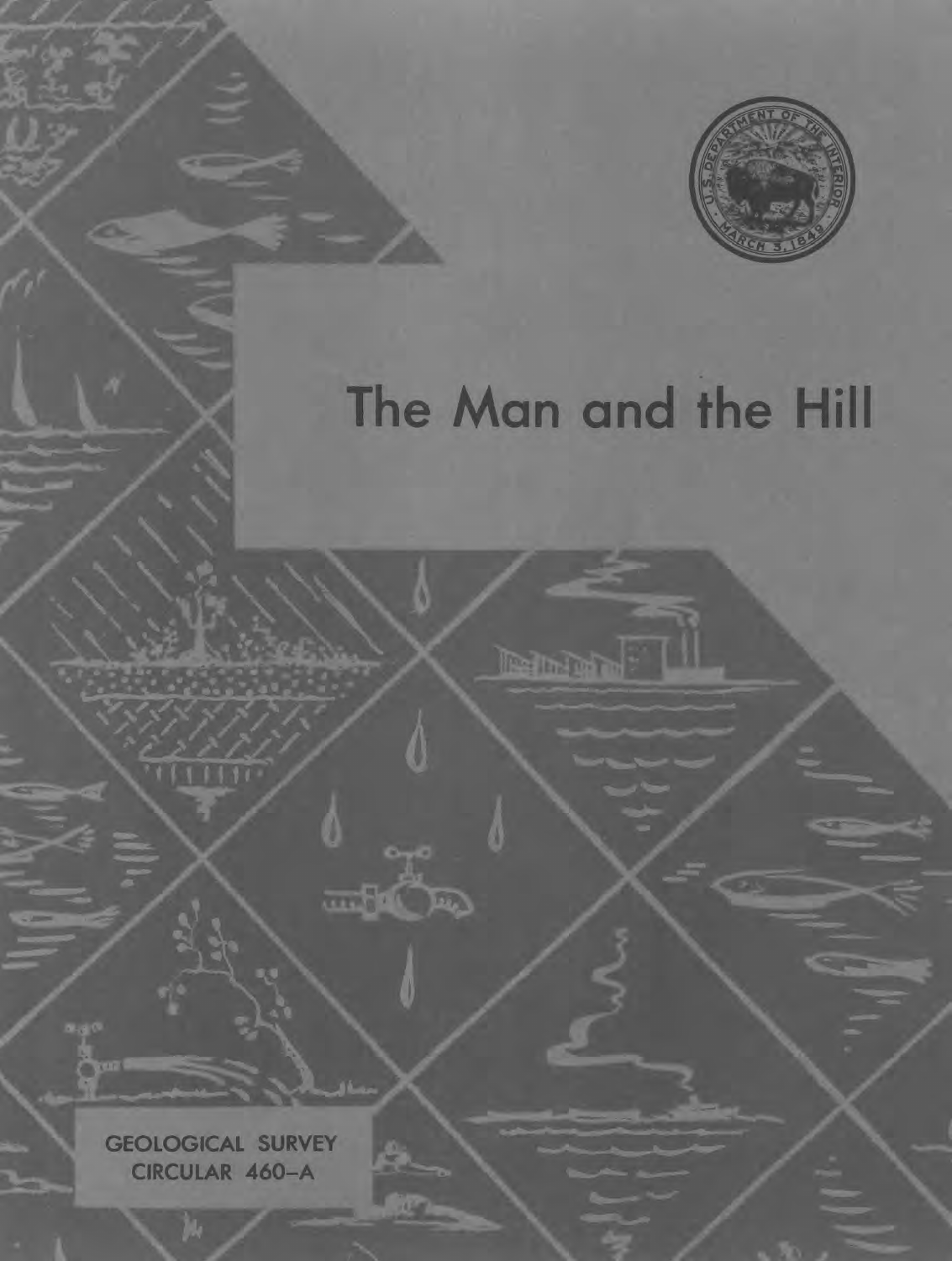## Part A The Man and the Hill

By Luna B. Leopold

CONSERVATION NETWORKS

GEOLOGICAL SURVEY CIRCULAR 460-A

This volume complete in three parts

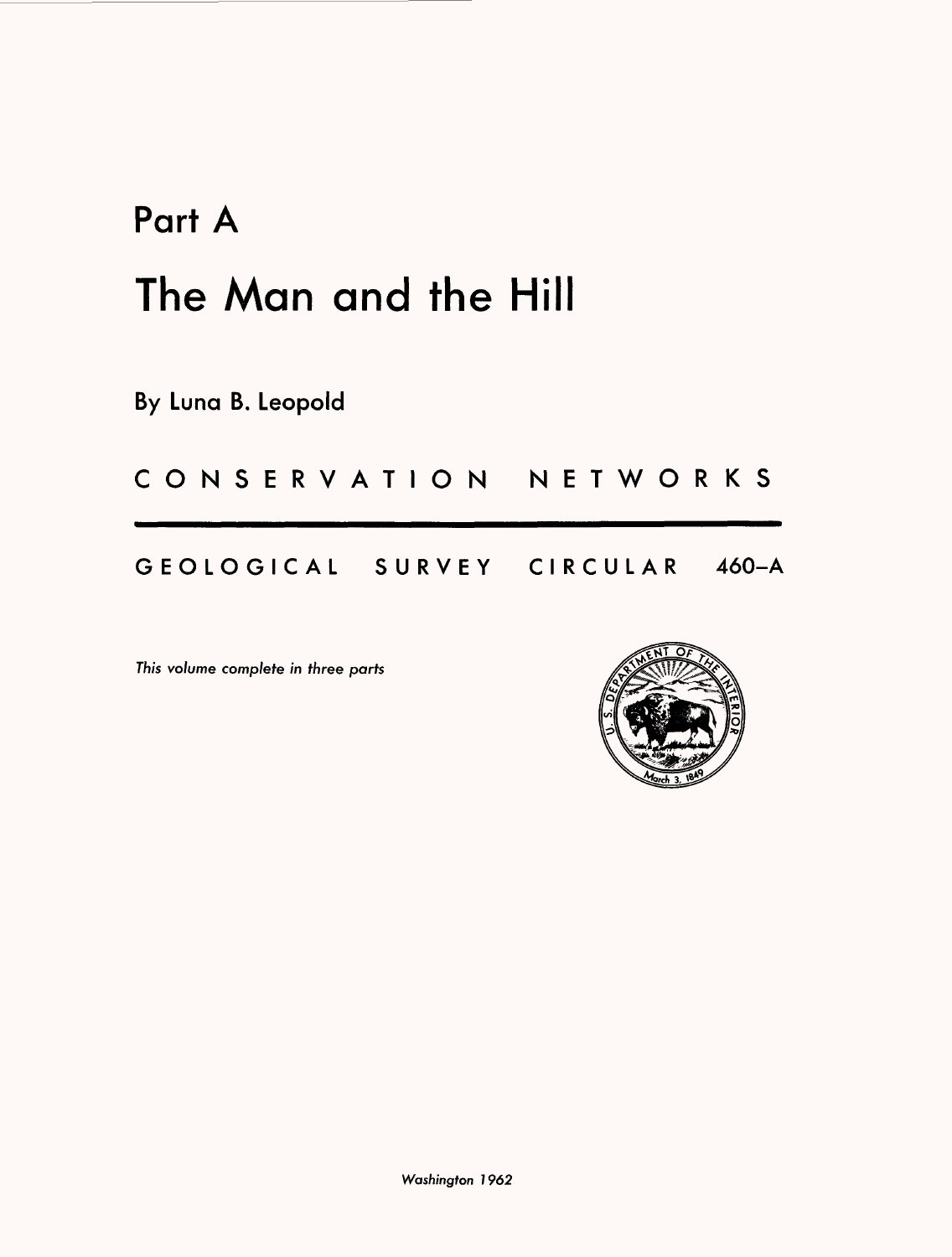United States Department of the Interior STEWART L. UDALL, Secretary

 $\bar{\chi}$ 



Geological Survey William T. Pecora, Director



First printing 1962 Second printing 1967

Free on application to the U.S. Geological Survey, Washington, D.C. 20242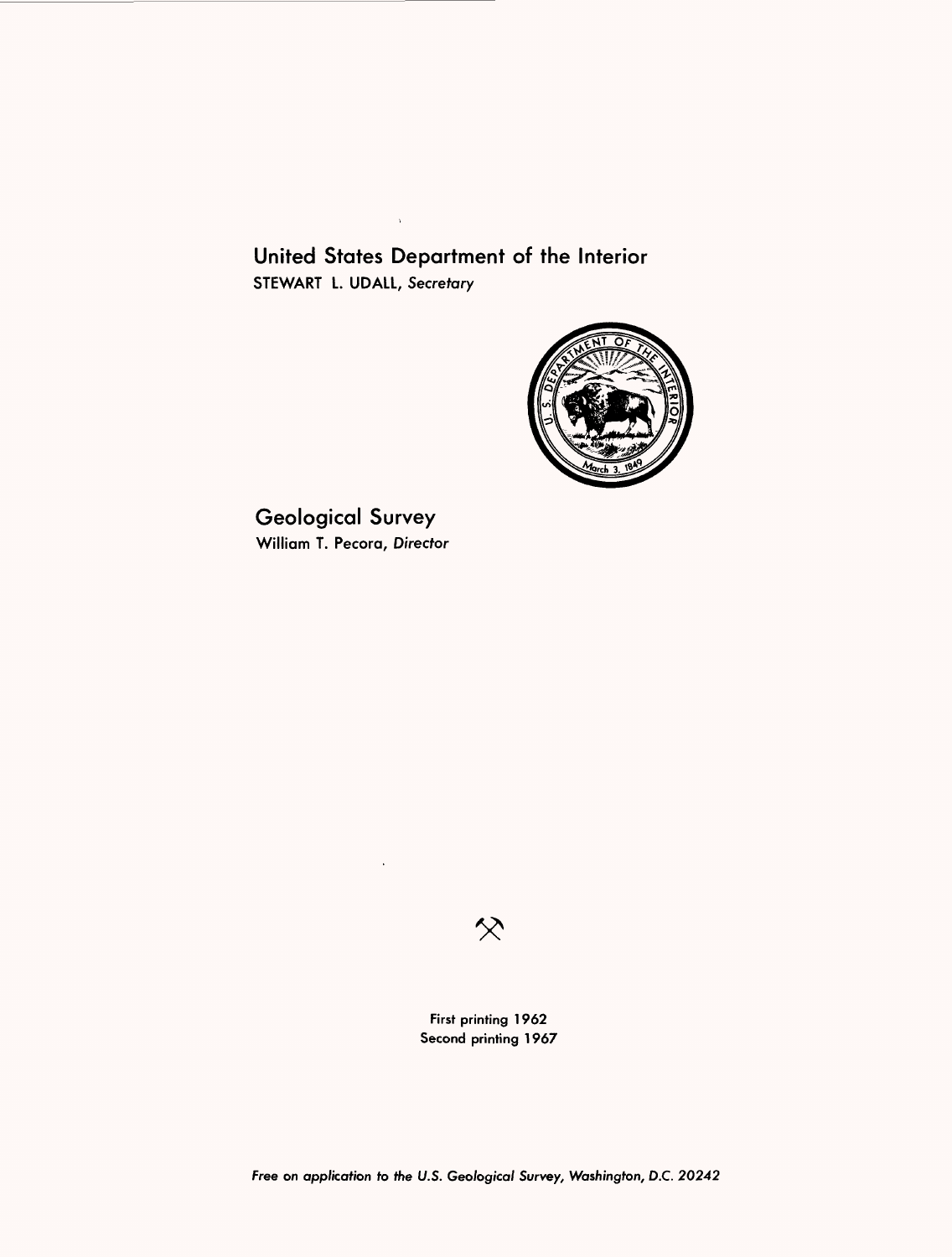*CONSERVATION NETWORKS*

PART A

## The Man and the Hill

By Luna B. Leopold

*Opening address to the Symposium on Climatic Change, United Nations Educational, Scientific and Cultural Organization and World Meteorological Organization, Rome, October 1961.*

He was sitting on a large slab of rock. As he looked at the cloud of dust hanging hazily on the horizon, the piece of antler and the block of flint he held in his hand hung as if they were suspended from their previous rapid motion. The man gazed intently across the swaying grass which rose in wave-like billows across the distant hills. What was that dust-a herd of buffalo, a band of hunters. or were coyotes chasing the antelope again? After watching for a while he started again to chip the flint with a rapid twisting motion of the bone in his right hand. The little chips of flint fell in the grass before him.

It is the same hill but the scene has changed. Seated on the same rock, holding the reins of a saddle horse, a man dressed in buckskin took the fur cap off his head and wiped his brow. He was looking intently across a brown and desolate landscape at a cloud of dust on the far horizon. Was it the hostile tribe of Indians? It could be buffalo. Nervously he kicked at the ground with the deerhide moc casin, pushing the flint chips out of the way. He wiped the dust from his long rifle. What a terrible place - no water, practically no grass, everything bare and brown.

Now at sunset, slanting across the hills green with springtime, a cowman sits on a big rock, pushes his sombrero back on his head, and looks across the valley at a large but quiet herd of stock, moving slowly as each steer walks from one lush patch of grass to another, nibbling. Suddenly he stood up. Far on the horizon some dark objects were moving. Is it the sheepmen? Could it be the stage coach from Baggs to the Sweetwater Crossing?

Same hill-a gray truck was grinding slowly toward the summit. It pulled up near a small fenced enclosure where there were some instruments painted a bright silver color. A man stepped out of the truck and turned to his younger companion, "You've never found an arrowhead? Maybe you have never thought about it correctly. If you want to find where an Indian camped long ago, put yourself in his place. Where would he sit to chip flint? He would take some high hill above a grassy valley where the breeze would cool him and where he could look across the country, watching for game or for enemies. If I were an Indian, that's what I would do. You change the chart of the rain gage and I am going to walk up to the place where I think he might have sat." He walked over to the crest of the hill and, near a large slab of sandstone, started to pick up pieces of flint.

This is an oft-repeated story. A given hill is repeatedly visited, used, loved or hated, protected or marred, by successive generations of men. All these men had characteristics in common. They had a job to do, a livelihood to make; they had their own plans, their own fears, but they were in one way or another connected with the land.

But the land itself was not static-it changed in time from season to season, year to year, and century to century. The soil and chips of rock, beaten by the elements, the hooves of beasts, and the feet of men, move gradually but inexorably down the slope. Each suc ceeding generation of men left some mark on the hill. That mark is usually erased with time but under certain circumstances the sequence of events can be reconstructed with considerable assurance. And I think it would be true to say that the hill also left some mark on the men. This mark may be only a passing memory, but many men have grown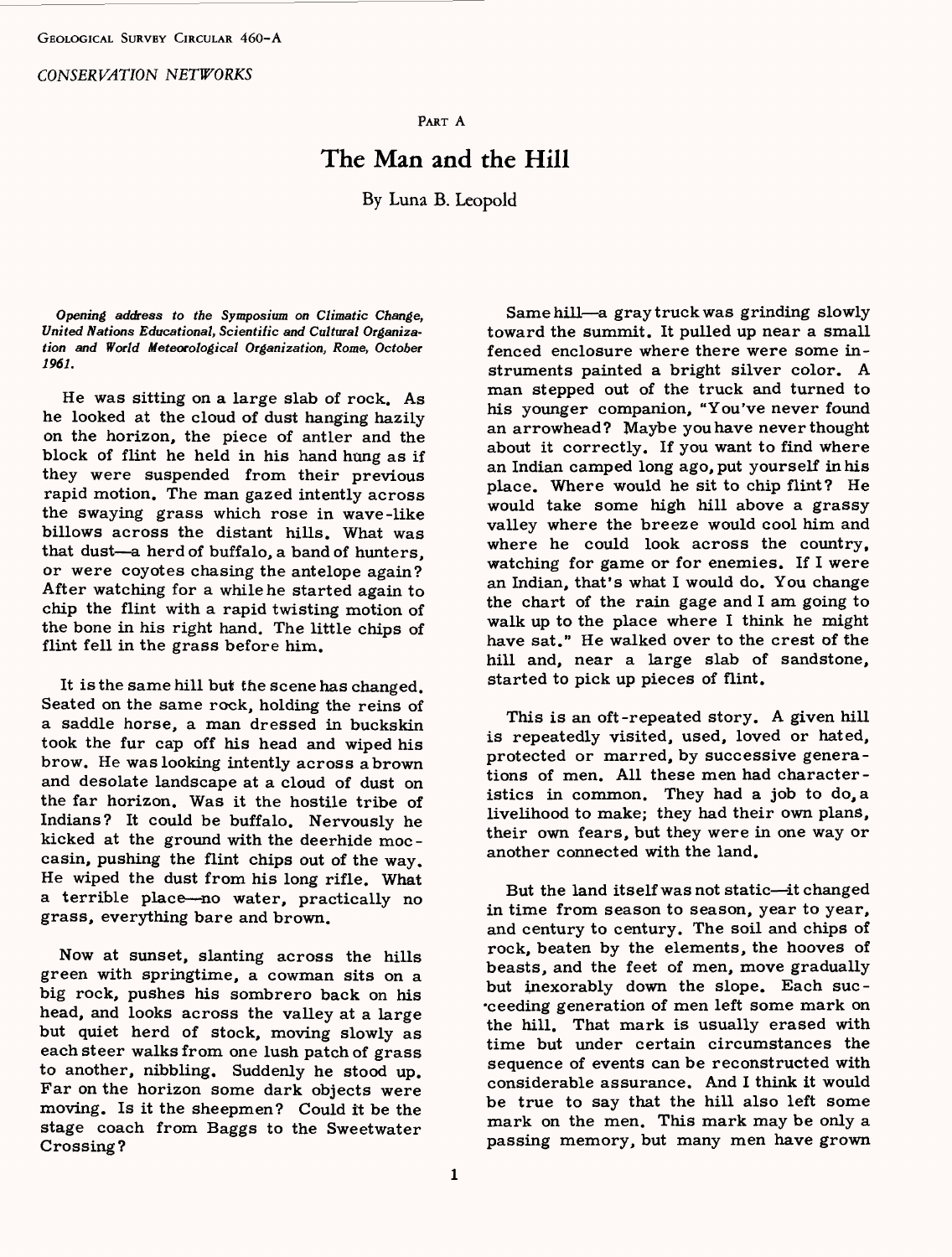up on many hills, and the hills have, at least to some extent, conditioned man's attitude and his view of the environment in which he lives.

Now we are engaged in a great struggle with those hills, more intense than at any other period in the earth's history. The expanding population requires ever-increasing supplies of the natural resources which are found on or in these hills—the grass, the soil, the water, the minerals, and the timber. By extracting these, man's mark on the environment becomes ever deeper, his effects ever more indelible. But his ability to obtain or to manage these resources depends on an ever more sophisticated understanding of the characteristics of the resources, their mode of occurrence, and their response to management. Particularly in the renewable resources, the response to management is often not clearly separable from the response to slow and subtle changes in the natural environment. The most pervasive and probably the most important of these slow and subtle natural changes result directly or indirectly from variations in climate. Over a shorter or longer period of time the variations in climate affect the type and characteristics of the soil profile. Its ability to take in and store moisture and the supply of water is simultaneously governed by the same climatic factors. In response to the changes in moisture and conditions of soil, the vegetative association also tends to change. New combinations of species, having different types of interaction with soil and moisture, move in and displace the previous species. The insects, the animals, the bacteria are similarly influenced by this interdependent complex, and they change also.

With variations in climate come new conditions of equilibrium. Particularly in arid climates is there a sensitive balance between the erosive effects of water and gravity and the ability of the vegetation to hold the soil and mitigate the erosive effects of running water. It is an axiom in ecology that the climatic factors, soil, and the biota interact in such a way as to promote a quasi-equilibrium, notwithstanding the long-term geologic effects of gradual degradation of the continents by solution and by the processes of erosion.

Interestingly, many of the effects of man's action on this complex and on the conditions of quasi-equilibriumare similar to the effects of thelong-term variations in climate. Man's

utilization of the vegetation for grazing, for lumber, or for agriculture tends to alter the relation between hill slopes, vegetation, and water. An overgrazed range is characterized by the decrease in volume growth, by the gradual replacement of some species by others, particularly the replacement of perennials by annuals, a general simplification of the biota, and a. short-cutting of food chains. These same reactions of the landscape are those which would result from a change toward greater aridity. The decrease of volume growth and density of grasses under conditions of excessive grazing results in a deterioration of soil tilth, a reduction in infiltration capacity, increased susceptibility to erosion,and usually increased erosive potential of the available surface runoff. A change in climate through its effect on vegetation, and thus on rainfall-runoff relationships, can be remarkably similar to the effects of man's use.

We have produced a machine, the bulldozer, with remarkable efficiency for doing geologic work. But we have only begun to study how resources can be managed for optimum production and for social advancement. In the field of water development and in the field of agricultural production, full development is in sight at least in some drainage basins, even within the present generation. Optimum management is going to depend greatly on an understanding of the natural relations which produce the qua si-equilibrium that characterized the landscape before the advent of man. A principal object of present-day research in the field of natural resources is to unravel these complexities that govern the natural quasi -equilibrium.

It therefore becomes a matter of practical concern, as well as a matter of intellectual interest, that the specific causes of given observed effects be identified and that the chain of events-the linkage of interrelated factorsbe known in far more detail than is possible at present. Specifically, the ecologist, the geologist, the botanist, the zoologist, the sociologist, and a host of others find themselves unable to link cause and effect because they cannot dissociate the direct and indirect effects of man's use from the similar effects which are brought about by the natural variations in climatic factors.

If, then, it seems abstruse or unimportant that we gather here to discuss the nature, the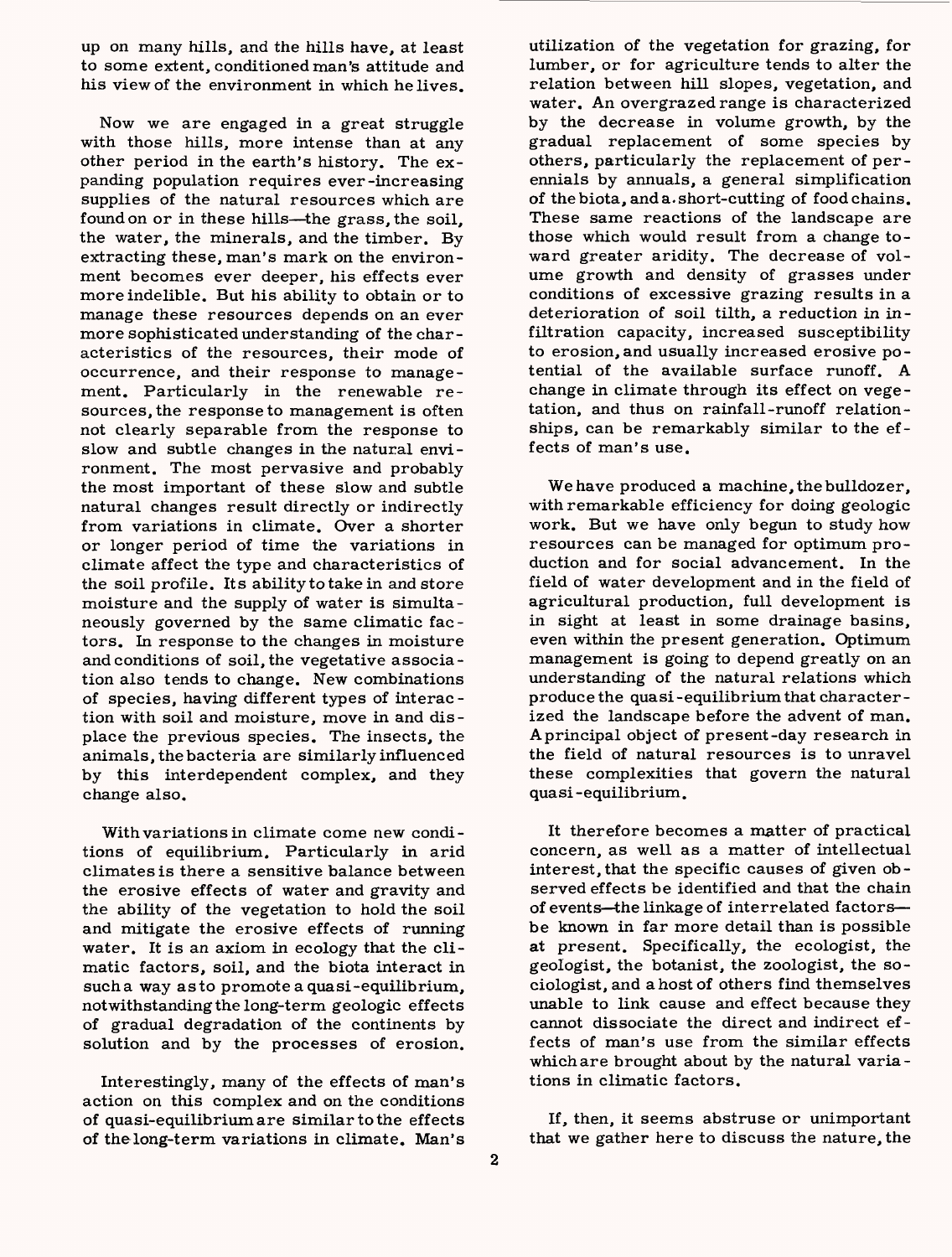causes, and the tools by which we study climatic variation, let us disabuse the mind of such a casual observer of this misconception. On the contrary, in the field of water resources—the field I know best—management isbecoming increasingly dependent on an improved basic understanding of the interrelations between the atmosphere, the biota, and the land as they affect the hydrologic cycle. To gain a workable understanding of these interrelations it is imperative that we know more than we do at present about the nature of, and the effects emanating from, climatic changes.

This problem is of greater concern in the arid areas of the earth than it is in the more humid ones. First, the arid areas are characterized by an inherent variability, particularly in climatic factors. This variability is reflected in the biota. Secondly, in an arid climate the climatic controls are somewhat more direct than they are in areas where water is not a limiting factor. The responses, even to relatively minor climatic variations, are more specific and more prompt.

A subject of the highest priority in aridzone research should be the mechanics and processes in the hydrologic cycle wherein the natural changes resulting from climatic variation are confounded and confused with the changes caused by man's activities.

Many of us have been associated over the past several years with a concerted effort to focus attention on the problems of the arid zones. We have organized and attended meetings and symposia, we have formed committees, we have instigated research laboratories and student training programs-a myriad of activities. Important as are these activities in stimulating an interest and knowledge of the arid zone, they often deal with relatively distant and abstruse aspects of the total problem. Further, few of these are of such nature that they involve many people in many countries. There are other immediate, practical, and inexpensive ways of achieving some of our objectives, particularly the acquisition of new and vitally needed information. Such information has educational value in promoting a greater public understanding of the nature of arid-zone problems. One such specific is the following.

Vitally needed now is an international system of observations on small watersheds of the principal hydrologic and landscape factors. Field observations of the same kind in many places would improve our under standing of the hydrologic and the biologic aspects of the interrelation between the man and thehill, I hereby call, therefore, for the establishment of an international network of observation points to collect data on some of the basic parameters governing the relation between man and the landscape in arid zones. The network of observation areas I visualize might consist of the following.

A small watershed would be chosen, the size of which might be from one to ten square miles. It would be chosen to represent a typical area in the general region—that is, typical in its general geology, vegetation, slopes, topography, and land use. At the mouth of the drainage basin some very simple observations would be made intermittently. The major flows in the stream channel would be observed by means of an extremely simple instrument devised in our country which we call the crest stage gage. This is merely a perforated pipe standing near the stream channel within which is contained a wooden measuring stick and at the bottom of which is dumped some burnt cork. When the water rises in the channel the cork floats up and clings as a high-water mark to the stick inside the pipe. At some later time the observer comes to the crest stage gage, pulls the stick out of the pipe, observes the position of the cork which is the high-water mark of the most recent flow, and records its vertical position.

Another observation which can be made very easily is the cross-sectional shape of the channel at the point of observation. A cross section can be surveyed, tying it at each end to permanent monuments. These monuments or markers might be as simple as a cross chipped in local rock at each end of the channel. Where rock is not available, an iron pipe can be driven into the ground, which will not be disturbed by ordinary activities of man or beast. Such cross sections could be resurveyed seasonally, or even once a year. The changing cross section over a period of years would give a quantitative idea of whether the channel is aggrading or degrading.

As many of you probably know, in most field situations it is practically impossible even for the expert to look at a stream channel and tell whether the channel is presently in a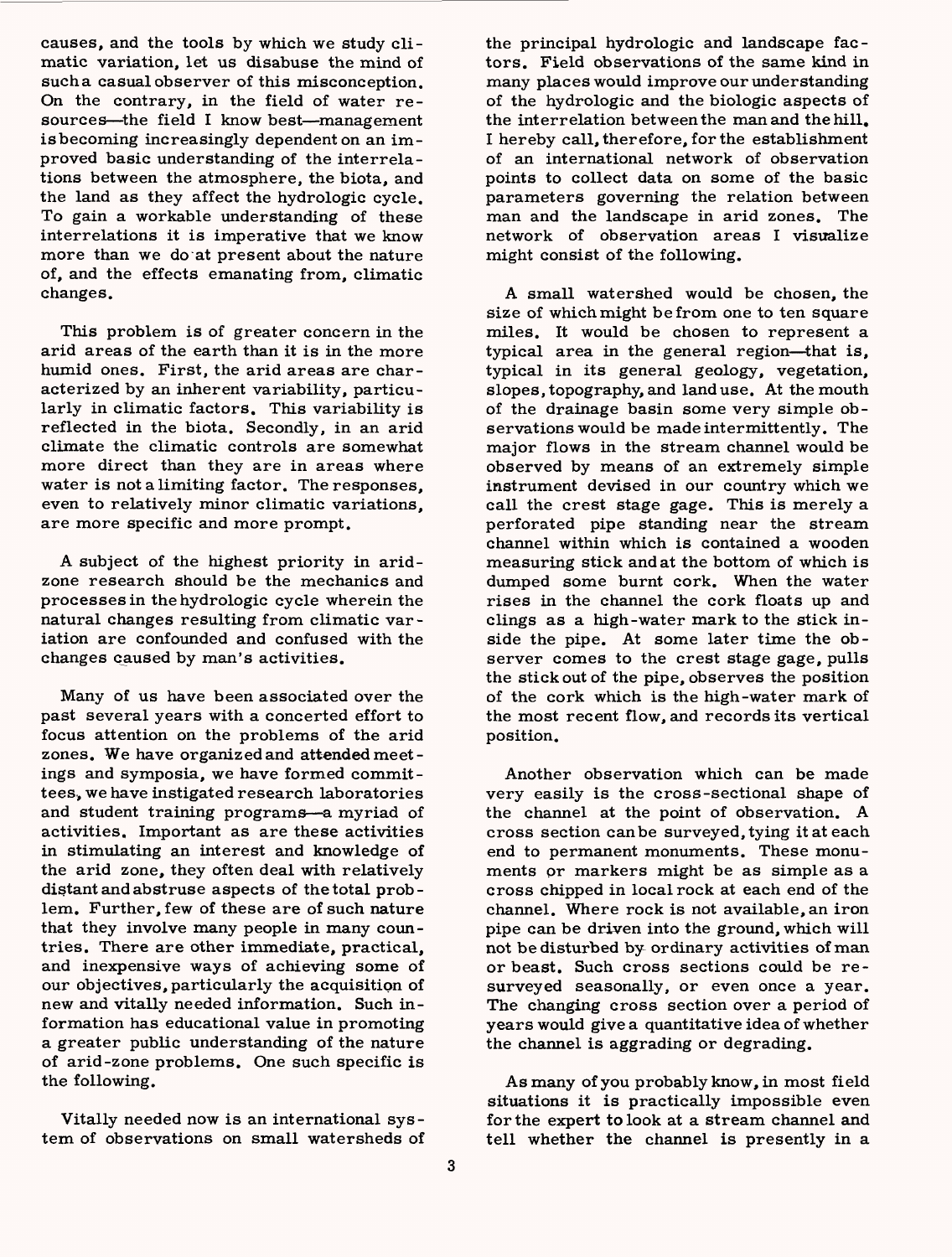period of gradual aggradation or gradual degradation.

Obviously, in the measurement locality there should be a long-term storage rain gage. These instruments are now available cheaply and have been shown to give good results. A gage buried in the ground and containing a few drops of oil or other material to reduce evaporation can give a very usable record of the seasonal precipitation. Rain gages do require some sort of a fence or barricade to protect them from passing stock, but such protection can be furnished at very low cost. If a small enclosure is built to hold a rain gage there is then the possibility of having a trap for obtaining samples of windblown pollen and windblown dust. At the same place one may collect samples of rain to measure its content of dissolved chemical salts.

Apart from these measurements which are made seasonally or annually at the mouth of the watershed, each watershed should have a cursory description of its soil, geology, topography, and vegetation. Quadrants, transects, or some other simple means of describing the vegetation are necessary in order to give quantitative estimates of the gradual change, if any, in plant growth or species distribution.

As an initial step in our part of the suggested network, we in the United States are proposing a series of small watersheds be chosen along a line or transect stretching in an east-west direction between the major mountain masses in the North American Continent. Later we hope also to have a similar series of watersheds in a north-south line through the central part of the United States where the topography is relatively flat. The north-south transect, then, would give a representation of the effect of latitude uninfluenced by major differences in topography.

One might ask why it is necessary to suggest that this hydrologic network of bench mark areas be formulated on an international basis. To me the answer seems quite clear. Not all the possible conditions of vegetation, soils, climate, and use are represented even in a very large country. The first purpose of having such an international network is, therefore, to get a sampling of diverse types of landscape in different parts of the world. The second reason why this program should be of an international nature is that many of the climatic and use factors have a distribution dependent partly on continentality, on relation to major bodies of water, and on other characteristics of aspect and position. To obtain such a range in conditions, the observations should be on various continents.

What I suggest is practical in terms of the types of instruments and observations which are required. Standardization, even of very simple observations, can give a large amount of very useful information, and has the advantage of offering the possibility for immediate installation. Observations that require very specialized equipment, highly trained manpower, or considerable cash outlay are difficult to initiate. The suggestion made here, on the contrary, has actually beentested in the field; the instruments are of the simplest sort; the time schedule for observations is not critical; and the long-term results of such observations have already proven their great usefulness.

Allow me to propose that this network of simple observational areas be called the *Vigil Network.* A vigil is a watch, an observation over time, if you will. It comes from the Latin, *vigilo,* to watch. We will watch the changes that occur with time in the vegetation, the channels, the biota, and the landscape. If one considers the name *Vigil* is not specific enough, let it abbreviate a more formal designation: Veglia Idrologica,Globale e Internazionale di Luoghi d' Osservazione Hydrologic Vigil at Comprehensive International Sites.

In proposing, then, an international network of landscape observations on small drainage basins, I hope we will begin a trend toward true international cooperation even of relatively simple nature, within the practical limitations of manpower and money. Too long have we devoted most of our major attention to the establishment of costly and complicated programs which take years to initiate. What I am suggesting is within the reach of even the smallest countries; the amount of initial effort for installation is very small; the possibility of having uniform methods adopted by various countries is good; and the program can be started by any scientist regardless of his particular background or training.

I hope that the present symposium will bring out in the papers examples of the